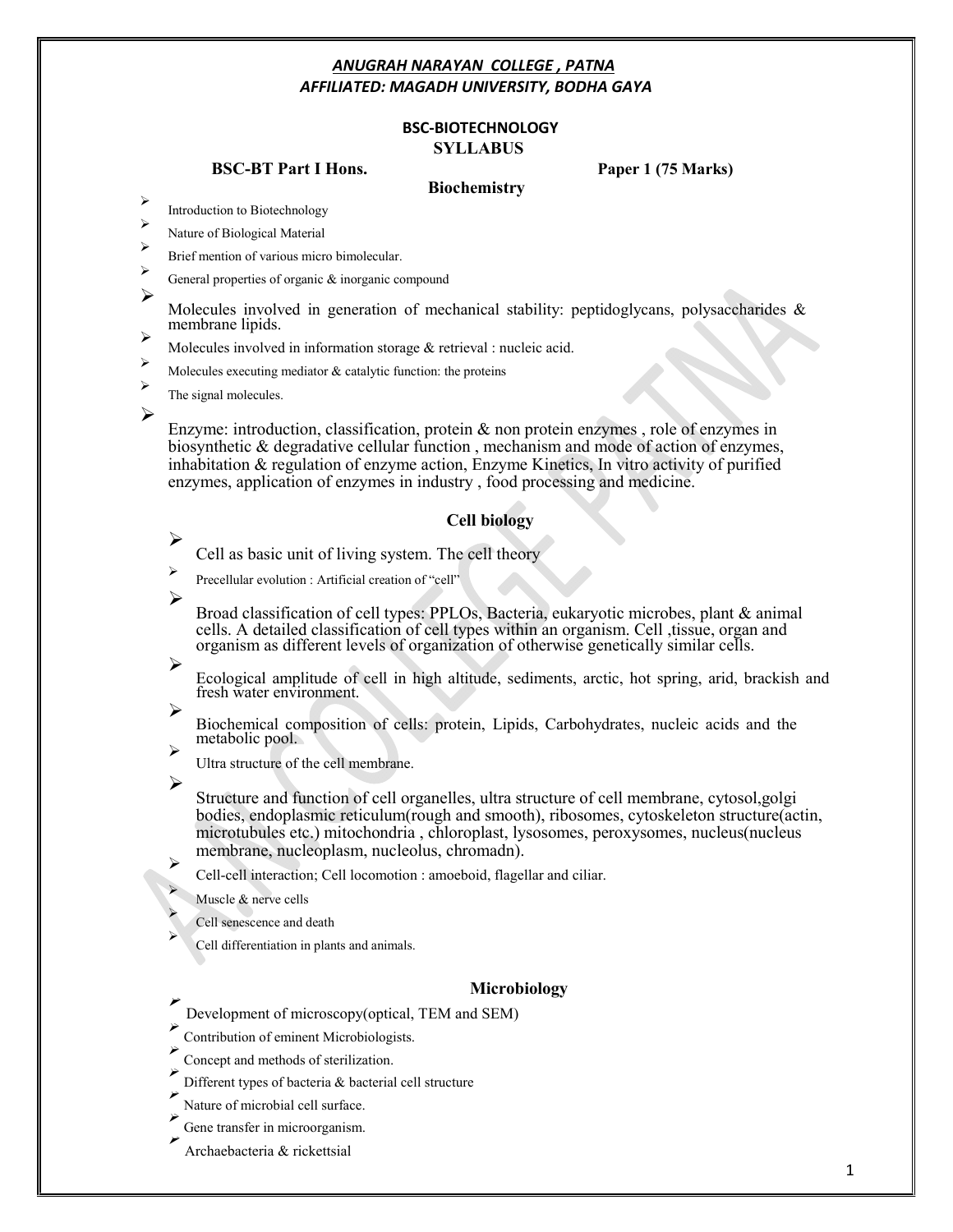#### BSC-BIOTECHNOLOGY

↘ PPLOs.

Reference to phages

- Prokaryotic and eukaryotic a microbial cells  $\triangleright$
- Nutritional classification of bacteria.
- Microbes in extreme environment : thermophiles and alkalophiles.
- Pathogenic microorganism
- Symbiosis and antagonism among microbial populations.
- N2- fixing microbes in agriculture- (Rhizobiam)
- Microbial metabolism (Respiration & Photosynthesis)
- Fermentation products of bacteria.
- Significance of bacteria.

# **Paper II (75 Marks)**

- **Genetics (40 marks)**<br>
Nature of genetic material, nucleic acids, DNA replication.
- Mendelian laws of inheritance, gene interactions. ↘

Sex determination in plants  $\&$  animals, sex linkage, non disjunction as a proof of chromosome theory of inheritance.

- Linkage: mapping genes, interference and coincidence in pro and Eukaryotic.
- ➤

Chromosome : chemical composition , structural organization of chromatics , centromere , telomeres, chromatin, nucleosome organization, chromatin and heterochromomatin/ special chromosome (e.g. polytene and lampbrush chromosome banding patterns in human chromosomes.)

Structural and numerical aberration involving chromosome / evolution of wheat, cotton, and rice/Hereditary defects. Kleinefelter , Turner, cri-du-char and down's syndromes.

Mutations: spontaneous and induced, chemical and physical mutagens induced mutation in plants, animals and microbes for economics benefits of man.

➢

↘

↘

Basic microbial genetics, conjunction, transduction, transformation, isolation of auxotrophs, replica plating techniques, analysis of mutation in biochemical pathways, one

- Extra chromosomal inheritance mitochondria and chloroplast genetics system.
	- Population genetics hardy-Weinberg equilibrium, gene & genotypic frequencies.

# **Math and computer (35 marks)**<br>The set theory : properties of subsets.

- Linear and geometrics function limits & diversion of function.
- The binomial theorem, logarithm, differentiation  $\&$  Integration Probability  $\&$  deviations.
- Methods of sampling, confidence level, measurement of central tendencies and deviations.

#### **Computer:**

- General introduction of computer, organization of computer, digital & analog computers, computer algorithm.
- Computers in online monitoring and automation.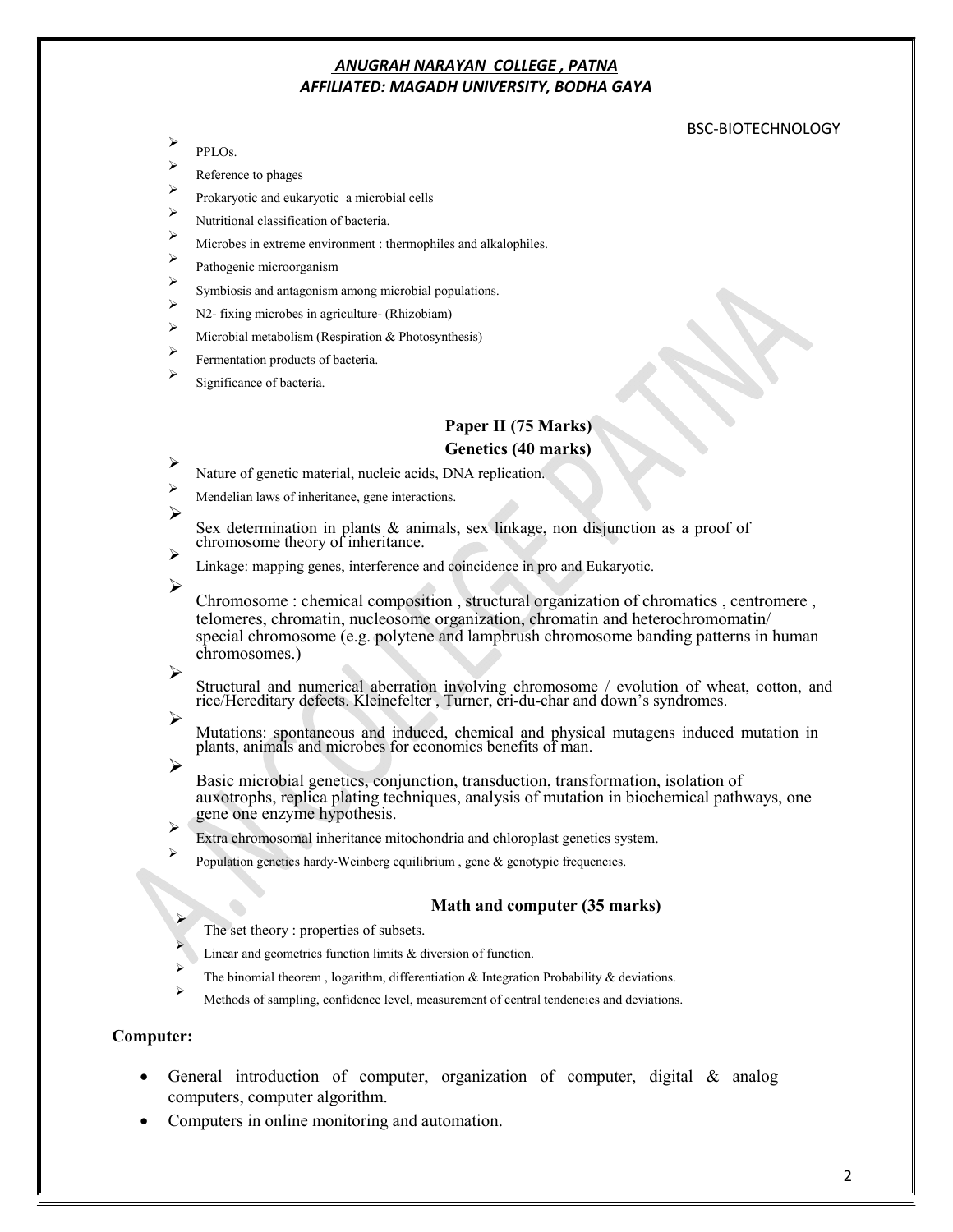#### BSC-BIOTECHNOLOGY

#### **Computer:**

- General introduction of computer, organization of computer, digital & analog computers, computer algorithm.
- Computers in online monitoring and automation.
- Application of computer in coordination of solute concentration, pH and temperature etc. of a fermented in operation.
- Demonstration of the above utilities (along with above lecture).

#### **Biochemical Techniques Practical (50 Marks)**

- Quantitative estimation of sugar in given solutions  $\&$  sugar in biological samples.
- Extraction and separation of liquids, estimation of proteins, estimation of DNA/RNA.
- Isolation and purification of protein, essay of enzyme activity.
- Kinetic study of enzyme, chromatographic methods of separation of macromolecules.

#### **Microbiological Techniques**

- Cleaning of glassware.
- Preparation of media, cotton plugging and sterilization
- Personal hygiene-microbes from hands, tooth scum and other body parts.
- Isolation of microorganisms from air, water and soil samples, dilution and pour plating, colony purification.
- Enumeration of microorganisms. Total Vs viable counts.
- Identification of isolated bacteria, gram staining other staining methods, metabolic characterization (e.g. IM Vic test)
- Growth curve of microorganism. Antibiotic sensitivity of microbes, use of antibiotic discs.
- Testing of water quality test for antibodies against given bacteria.
- One step growth of bacteriophage, culture from body fluids, stool, urine, blood
- Alcoholic and mixed acid fermentation.

*\*\*The students are to undergo one month "on-the-job training in a clinic/ a fermentation plant/ brewery of bakery after completion of classes/exams. They would have to submit its reports. A certificate would be issue by the department with grading from the institution providing training.*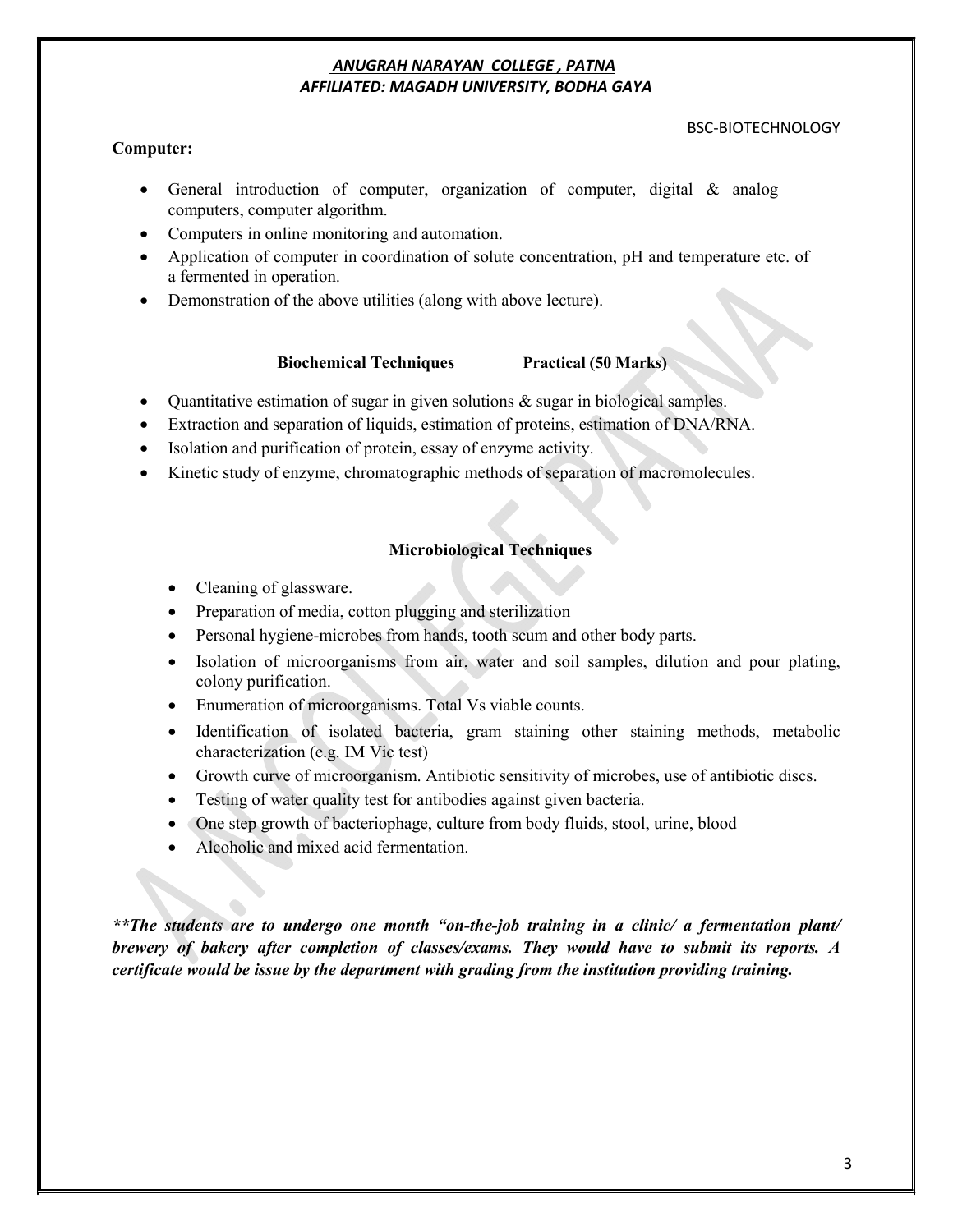#### BSC-BIOTECHNOLOGY

#### **BSC-BT PART II HONS**

#### **PAPER III (75 Marks)**

#### **Molecular Biology**

- Molecular basis of life
- Structure DNA
- DNA replication of prokaryotes & eukaryotes
- DNA replication in prokaryotes & eukaryotes.
- DNA recombination molecular mechanism in prokaryotes & eukaryotes.
- Insertion elements and transposons.
- Structure of prokaryotic genes.
- Prokaryotic transcription.
- Prokaryotic translation.
- Prokaryotic gene expression (lac, his, trp, catabolic replication).
- Structure of eukaryotic genes.
- Eukaryotic transcript. Eukaryotic gene expression. Transcription factors and translation factors.
- Gene expression in yeast.
- Gene expression in protozoan parasites.
- Gene organization and expression in mitochondria and chloroplasts.
- Post translation regulation of gene expression.
- Developmental & environmental regulation of gene expression.

#### **Recombinant DNA Technology**

- Gene cloning and need to clone a gene.
- Tools and techniques , plasmids and other vehicles, genomic DNA, handling of DNA, RNA and c-DNA, RT enzymes and other regents technology, laboratory requirement.
- Safety measures and regulation for recombinant DNA work.
- Choice and selection of tools and techniques.
- Vehicles: Plasmids and bacteriophages, available phagemids, Cosmids, Viruses.
- Purification of DNA from bacterial, plant and animal cells.
- Manipulation of purification DNA.
- Introduction of DNA into living cells.
- Cloning vector for E.*coli.*
- Cloning vectors for organisms such as yeast, fungi for plants- *Agrobacterium* sp. And plant viruses, animal viruses.
- Application of cloning in gene analysis (How to obtain a clone of a specific gene? Studying gene location and structure, studying gene expression.).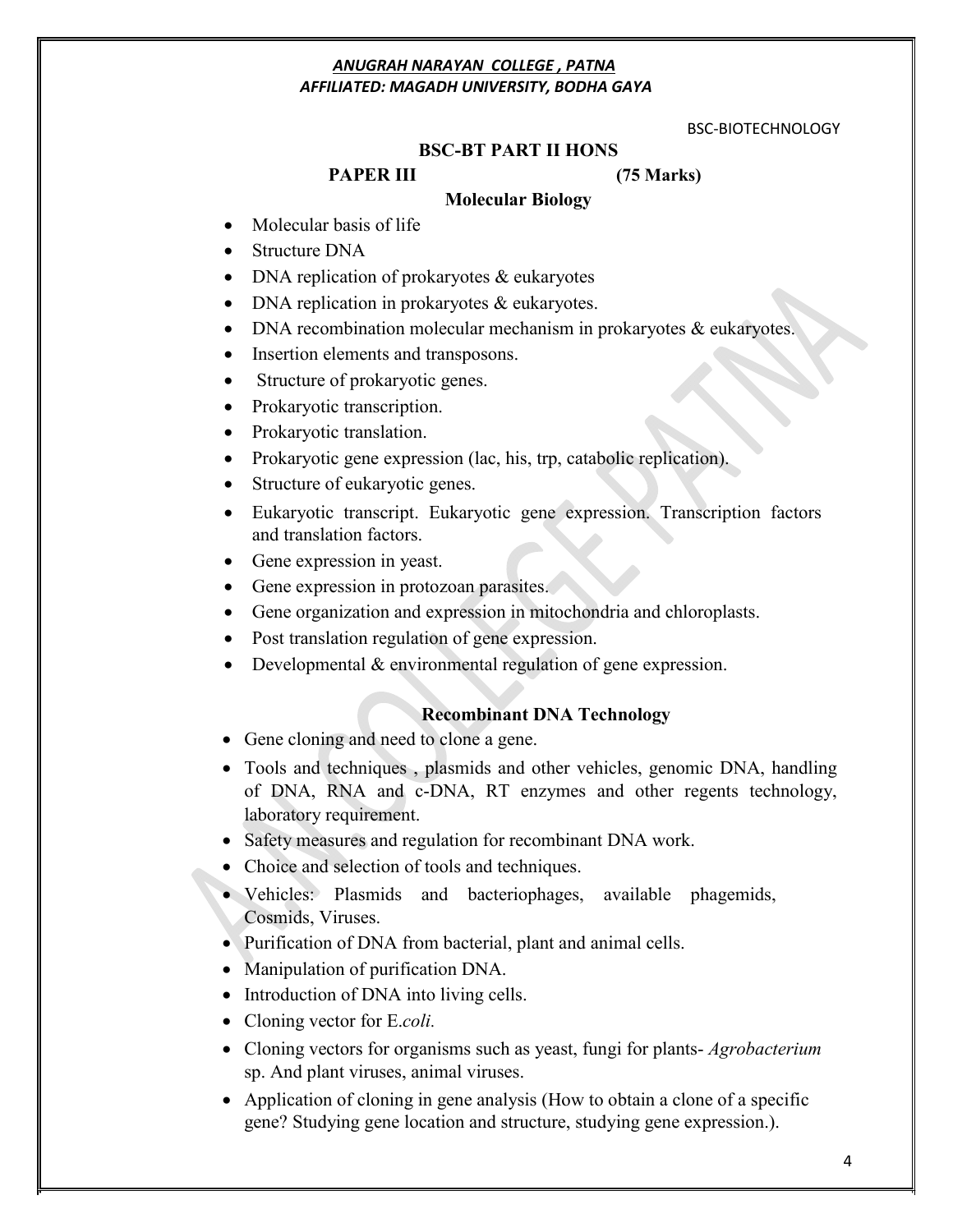## BSC-BIOTECHNOLOGY

 Gene cloning in medicine (pharmaceutical) compounds, artificial insulin genes, recombinant vaccine, diagnostic reagents.

# **Paper IV 75- Marks BIOPHYSICS**

- Energetic of living body. Source of heat limits of temperature. Heat dissipation and conservation.
- Lambert- Beer Law. Spectrophotometry and calorimetric. Primary events in photosynthesis. Strategies of light reception in microbes, plant and animals.
- Correction of vision faults.
- Electrical properties of biological compartments. Electricity as potential signal.
- Generations and reception of sonic vibration. Hearing aids.
- Intra and intermolecular interactions in biological systems. Spatial and charge compatibility as determinants of such interactions.
- Physical methods applied to find out molecular structure: X-ray crystallography and NMR.
- Physical methods of imaging intact biological structure. Ultrasound, optical filters, X-ray, CAT scan,ECG, EEG, NMR imaging.

# **IMMUNOLOGY**

- The immune system and immunity along with historical prospective.
- Antigens and antibodies and heir structure.
- The organs and the cells of the immune system and their function.
- Antigen-antibody interaction.
- Humoral and cell mediated immunity ( role of MHC and genetic restriction.).
- Original of diversity in the immune system.
- Effectors mechanisms.
- Immunity to infectious diseases and vaccines.

# **PRACTICAL ( 50 MARKS)**

# **IMMUNOLOGICAL METHODS**

- Purification of antigens.
- Raising polyclonal antibodies.
- Purification of antibodies.
- Conjugation of antibodies.
- Enzyme linked immunoassay.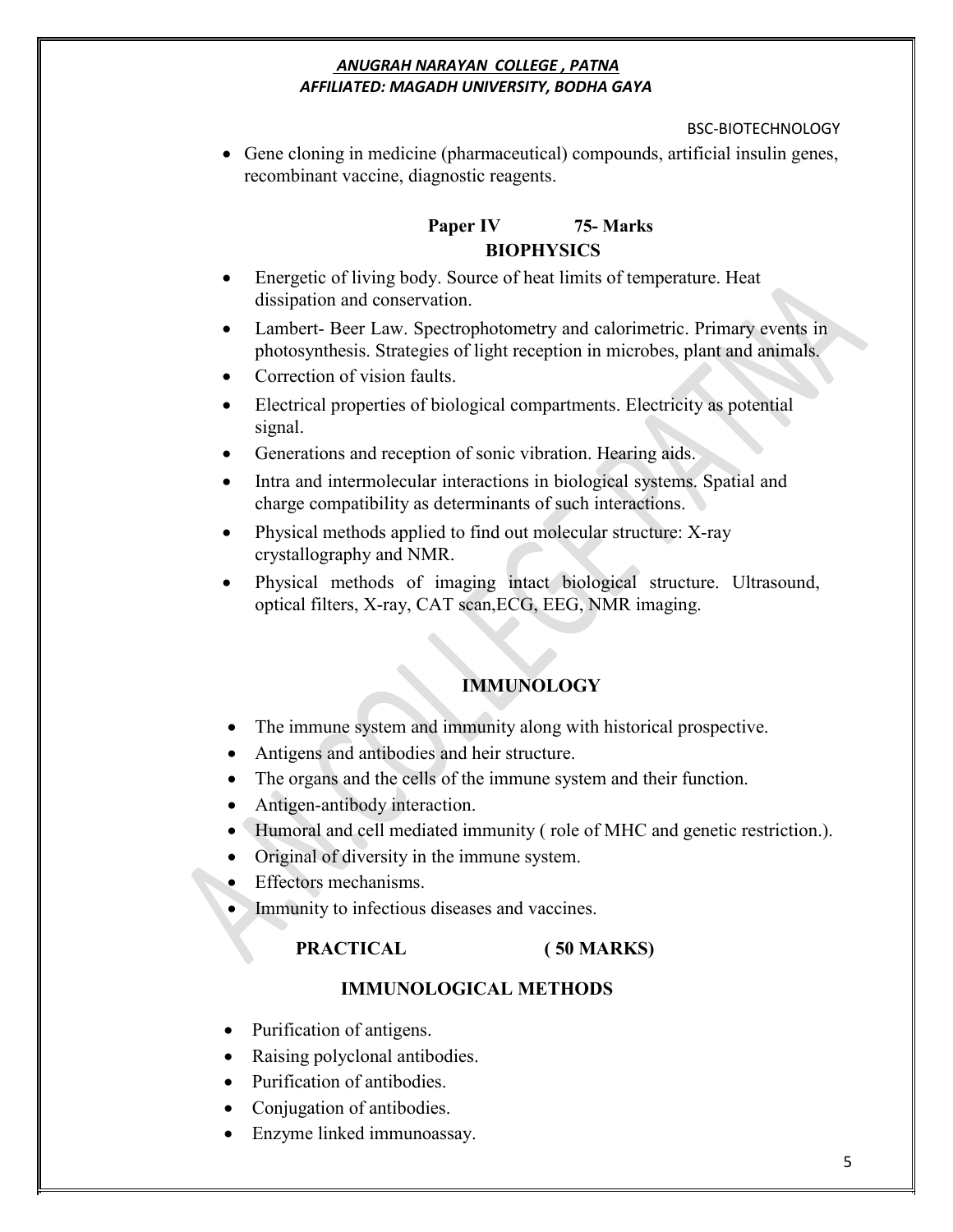#### BSC-BIOTECHNOLOGY

- Radio immunoassay.
- Radial immunodiffusion analysis.
- Generation of ascetic fluids.
- Diagnosis of and infection dieses by immunoassay.

# **CELLULAR BIOLOGY**

- Cytological preparations:
	- o Fixation, dehydration and staining
	- o Squash in stain.
	- o Embedding and sectioning.
- Cell counting methods: the hemocytometer and other aids.
- Measurements with the aid of light microscope:
	- o Calibration of ocular micrometer
	- o Finding out average cell size
	- o Chromosome lengths.
- Separation of cell types from blood.
- Separation of cell organelles:
	- o Methods for cells lysis: rupture/ osmotic/ chemical/ enzymatic lysis of cells followed by centrifugation. Monitoring cells lysis by release of cellular material and change in light scattering etc.
	- o Mechanical rupture of cells: Ultrasound vibration, French pressure cell following by centrifugation for cell organelles.

*\*\*One month (Summer) "on-the job training in an immunology/ veterinary/ virology institute. Report by the students will have to submit. Certificate to be issued by the department with grading from the institution providing by training.*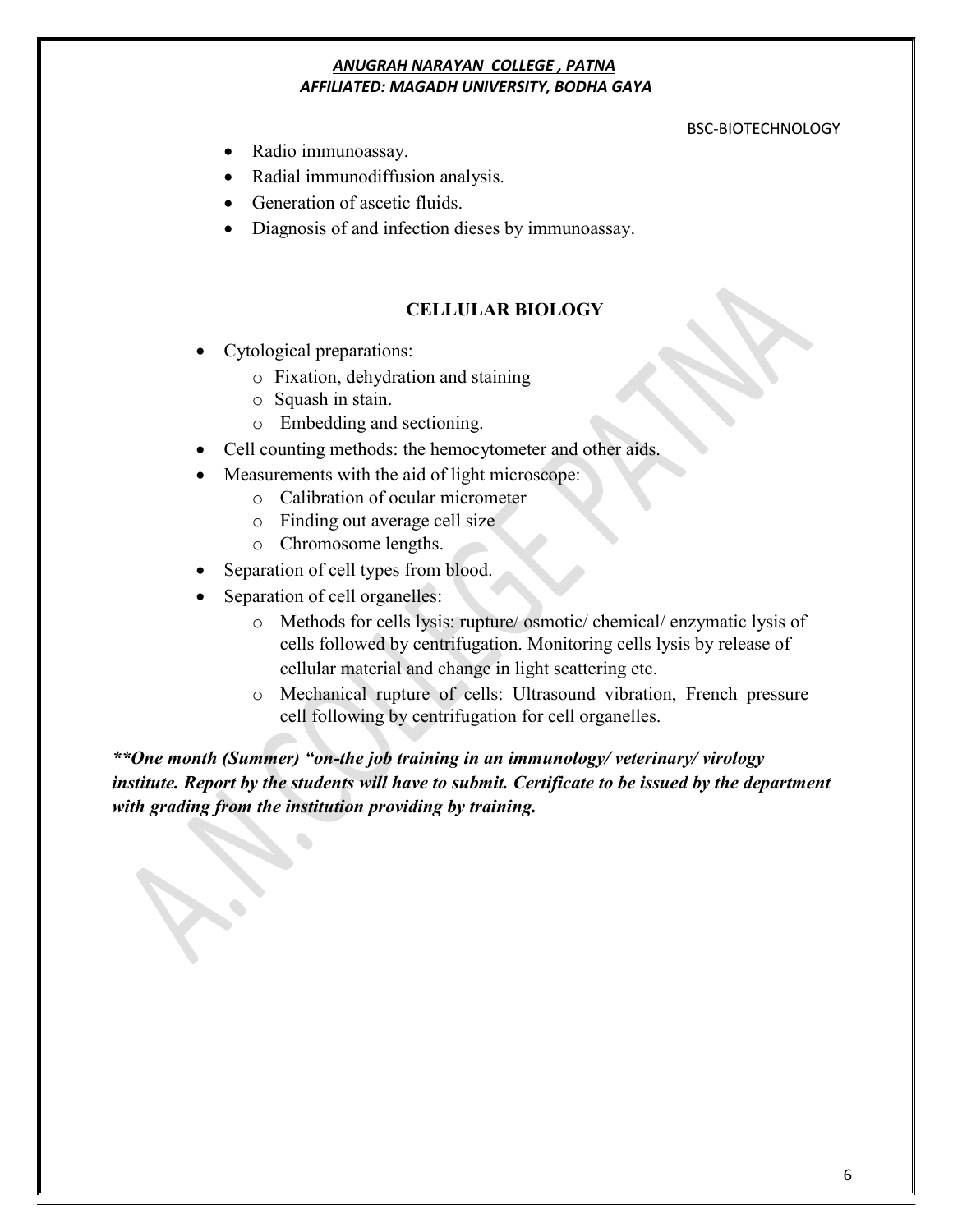# *BSC-BT(HONS) PART-III*

BSC-BIOTECHNOLOGY

*PAPER – V (75 Marks)*

# *ANIMAL CELL CULTURE*

- History of development of cell cultures.
- The natural surroundings of animal cells.
- Metabolic capabilities of animal cells.
- Simulating natural condition for growing animal cells.
- Importance of growth factors of the serum.
- Primary culture. Anchorage dependence of growth. Non-anchorage dependent cells.
- Secondary cultures. Transformed animal cells: established/ continuous cell lines.
- Commonly used animal cell lines- their origin and characteristic.
- Growth kinetics of animal cell in culture.
- Applications of animal cell culture for studies on gene expression.
- Organ culture.
- Transfection of animal cells: selectable market, HAT selection, antibiotic resistance etc.
- Cell fusion.
- Transplantation of culture cells.
- Differentiation of cells.

# **ANIMAL CELL BIOTECHNOLOGY**

- General metabolism
- Special secondary metabolites / products: Insulin, growth hormones, interferon, tplasminogen activator factor VIII etc.
- Expressing cloned protein in animal cells. Over production and processing for chosen protein.
- The need to express in animal cells.
- Production of monoclonal antibodies.
- Growth factors promoting proliferation of animal cells: EFG, EGF, PDGF, IL-1, IL-2, NGF, erythroprotien etc.
- Bioreactors for large scale culture of cells.
- Transplanting cultured cells.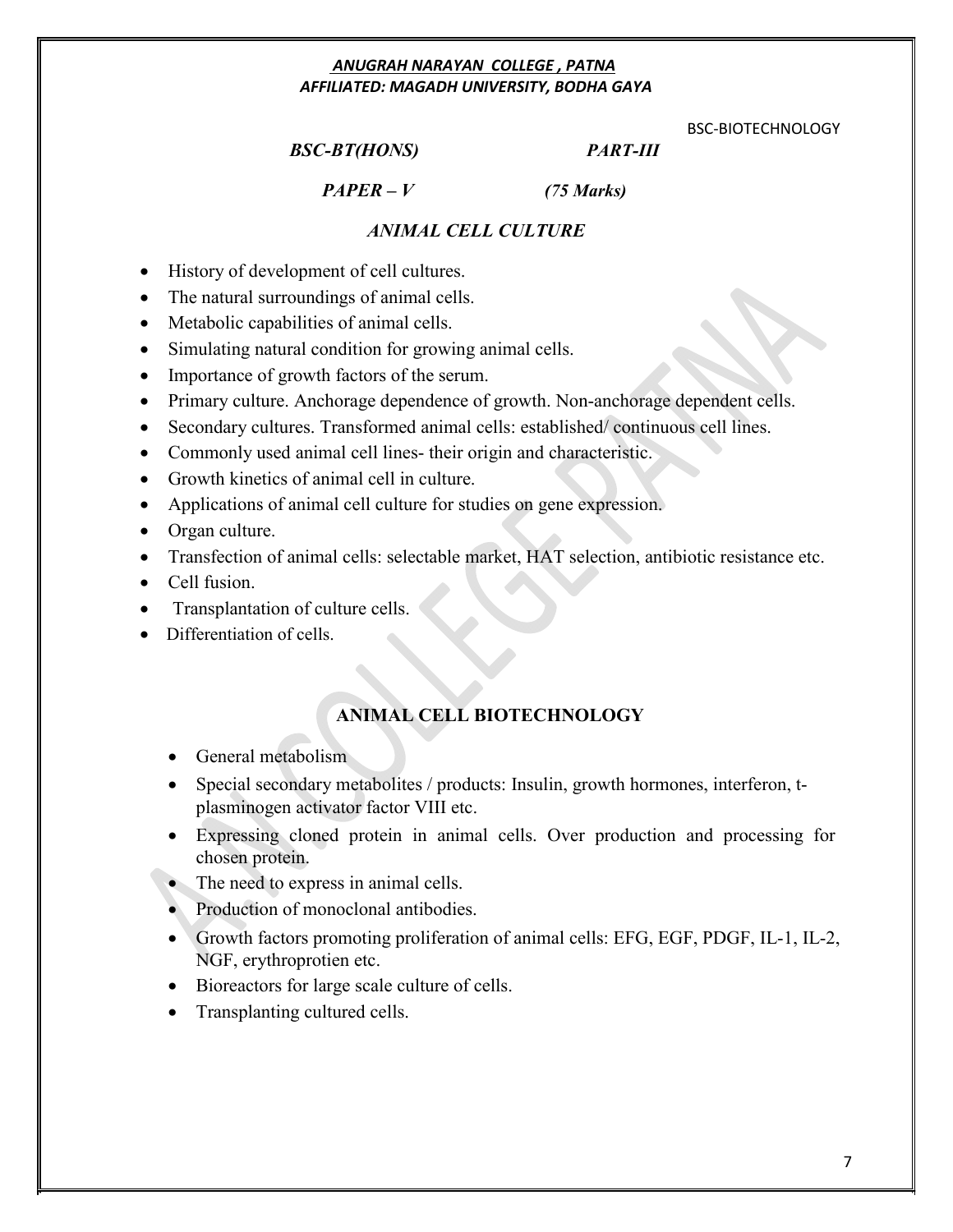BSC-BIOTECHNOLOGY

# *PAPER VI (Marks 100)*

# *PLANT BIOTECHNOLOGY*

- Introduction to in vitro methods. Terms  $\&$  definitions. Use of growth regulators.
- Beginning of in *vitroi* culture in our country: ovary and ovule culture, in vitro pollination and fertilization.
- Embryo culture, embryo recues after wide hybridization and its application.
- Introduction to processes of embroyologenesis and organogenesis and their practical applications.
- Clonal multiplication of elite species (micropropogation), auxillary bud, shoot tip and meristem culture.
- Haploid and their applications. Somaclonal variations and applications ( Teasure your exception ).
- Endosperm culture and production of triploids.
- Proactical applications of tissue and organ culture ( Summarization the practical application of all the above techniques).
- Single cell suspension cultures and their application in selection of variants/ mutants with or without mutagen treatment (of haploid culture preferable).
- Introduction to protoplast isolation: principles and applications.
- Tastings of viability of isolated protoplast.
- Somatic hybridization- an introduction.
- Various methods for fusing protoplast: chemical, electrical.
- Use of markers for selection of hybrid cells.
- Practical applications of somatic hybridization : hybrid vs. cybirds.
- Use of plant cells, protoplasts and tissue culture for genetic manipulation of plants introduction to *A.tumefaciens.*
- Tumor formation in plants using *A.tumefacience. (*monocots vs. dicots)
- Root formation using *A. rizogene.*
- Practical application of genetic transformation.

# **PAPER VII (MARKS 100)**

## **ENVIROMENTAL BIOTECHNOLOGY**

- Renewable and non-renewable resources.
- What is renewable should be bioassimilable/ biodegradable.
- Major consumer item: food, fuel and fibers.
- Conventional fuels and their environmental impact: firewood, plant/animal wastes, coal, gas and animal oils.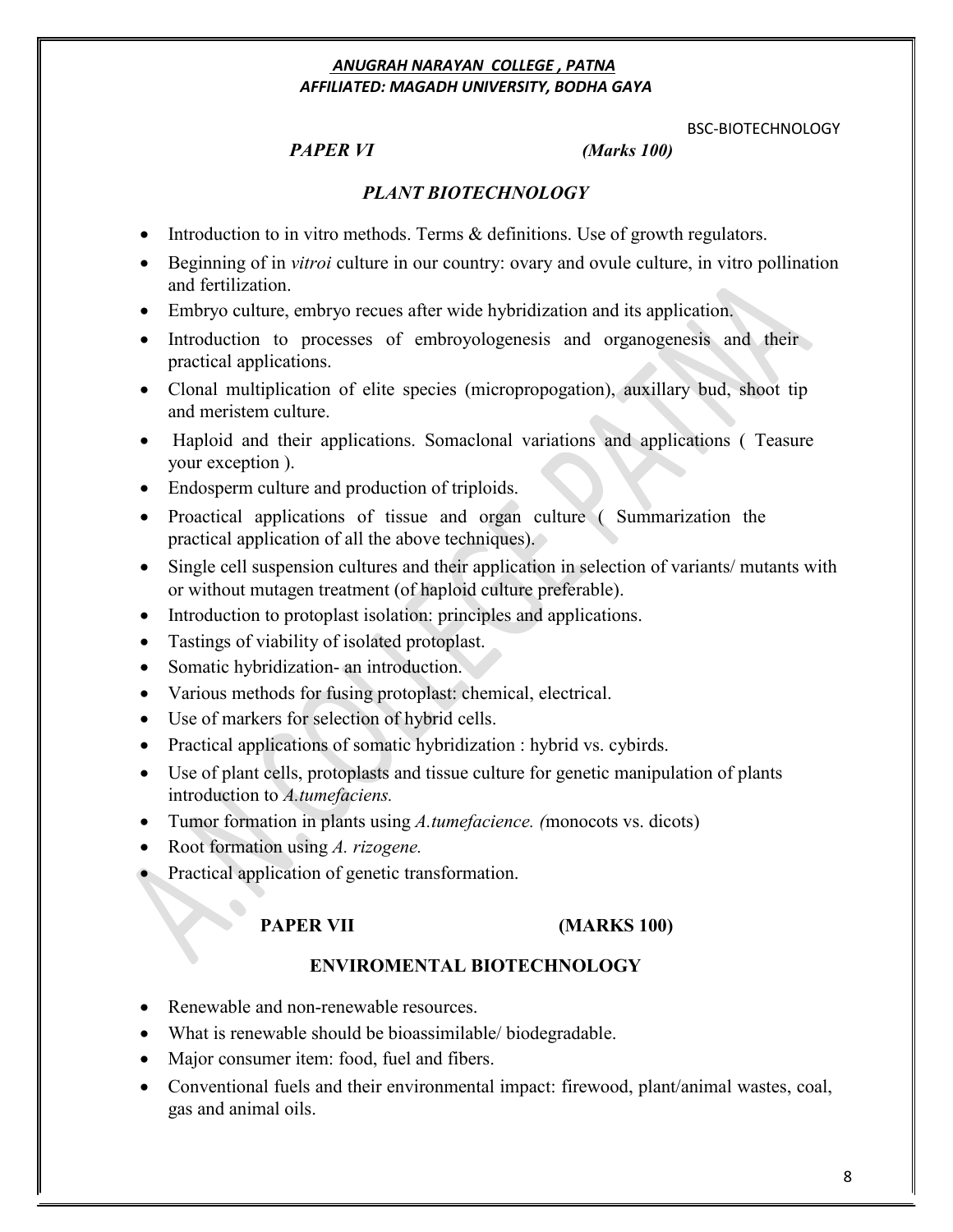# BSC-BIOTECHNOLOGY

- Modern fuels and their environmental impact: methanogenic bacteria and biogas, microbial hydrogen production, conversion of sugar to ethanol- the gasohol experiment solar energy converters –hopes from the photosynthesis pigments, plant based petroleum industry, cellulose degradation for combustible fuel.
- Biotechnological inputs in producing good quality natural fibers: transgenic sheep and transgenic plants.
- Microbiological quality of food & water.
- Treatment of municipal waste and industrial effluents.
- Degradation of pesticides and other toxic chemicals by microorganisms.
- Thuringiensis toxin as natural pesticides.
- Biological control of other insects swarming the agricultural field.
- Enrichment of ores by microorganisms.
- Biofertilizer, nitrogen-fixing microorganisms enrich the soil with assimmilble nitrogen.

**PAPER VIII Practical (Marks 100)**

# **Molecular & Cellular Biology**

- $\bullet$  Separation of cell types from blood.
- Separation of cell organelles: Methods for cell lysis: osmotic /chemical/ enzymatic lysis of cells followed by centrifugation, monitoring cell lysis by release of cellular material and change in light scattering etc.
- Mechanical rupture of cells ultrasonic vibration, French pressure cell followed by centrifugation for cell organelles.
- Separation of constituent molecules of the extract in aqueous buffer, gel filtration, ion exchange chromatography.
- Thin layer chromatography of extracted material.
- Isolation of chromosomal and plasmid DNA from bacteria.
- Restriction digestion of DNA and assigning restriction sites. (may be done as a demonstration).
- Making complete *E.coli* .
- Transfection of plasmid DNA and selection for transformants.

# **Culture Methods**

- Initiating plant tissue culture: differentiation of explants.
- Growth of plant cell into undedifferentiated mass.
- Large cultivation of plant cells in suspension.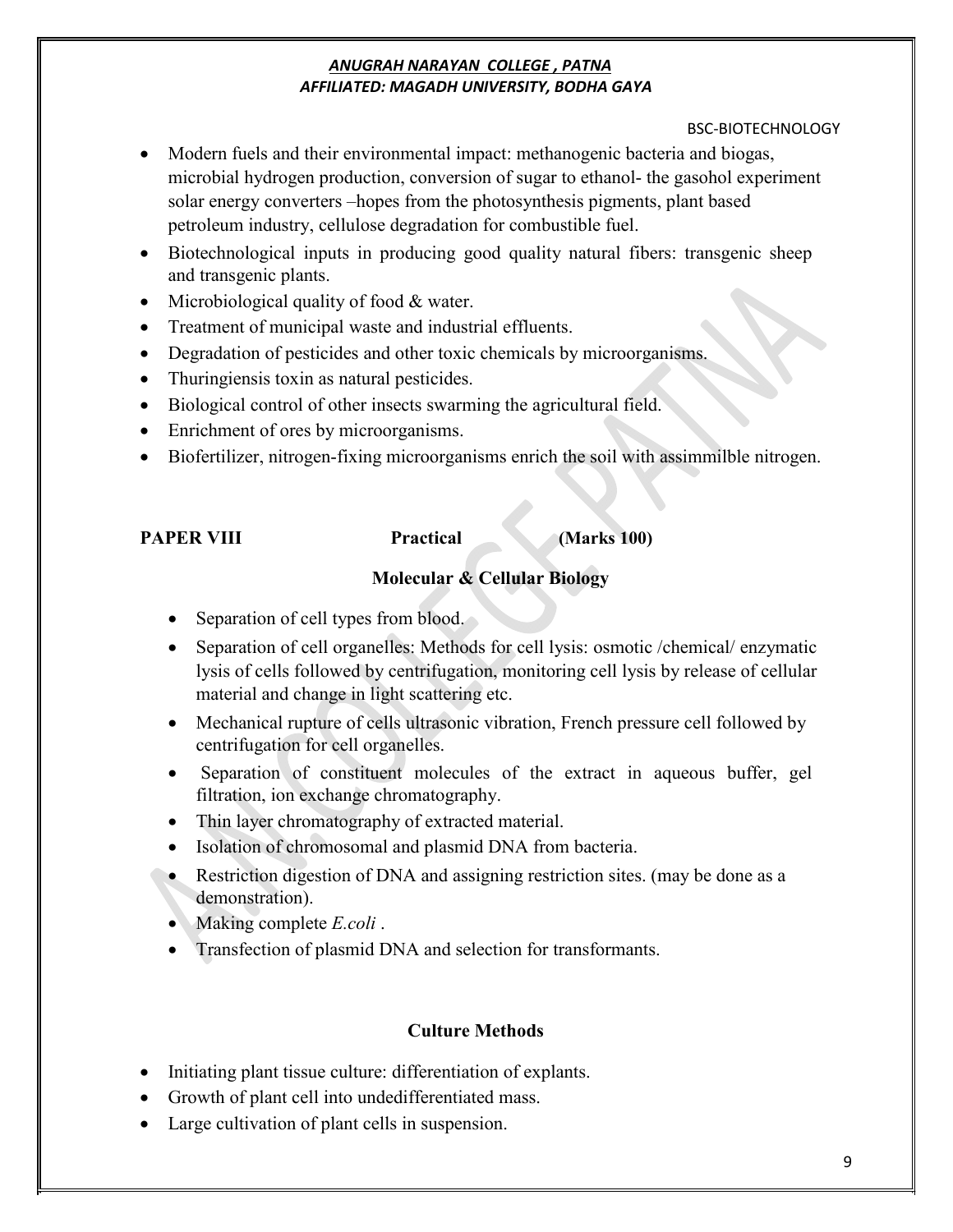#### BSC-BIOTECHNOLOGY

- Induction of differentiation by modulating the hormonal balance.
- Culture of lymphyocytes from blood samples: prepration of media, filter sterilization, monitoring microbial contamination (bacteria, fungi and mycoplasma), cloning of animal cells by cell and colony purification.
- Fusion of cultured cells with myeloma cells.
- Production of monoclonal antibodies at a large scale.
- Demonstration/ operation of large-scale fermenter.

# **PROJECT WORK**

The students will be assigned to generate data on certain research project and or compile available information from literature on a given topic of biotechnological relevance under a chosen faculty member over a period of six months. ( Equivalent to one semester.)

# **ENTREPRENEURSHIP**

The students will be delivered lectures on how to select for a product line, design and develop process, economics on material and energy requirement, stocks the product and release the same for marketing etc. they should also be apprised of basic regulation of excise.

*Practical and Project Draft:* Students will also be asked to survey the demand for a given product, feasibility of its production under the given constraints of raw material, energy, input , financial situation export potential etc. procedure details on how to select process, how to move for loans, how to operate and how to repay the loasns in a phase manner should also be highlighted. The year would end with submission of a draft project by the students.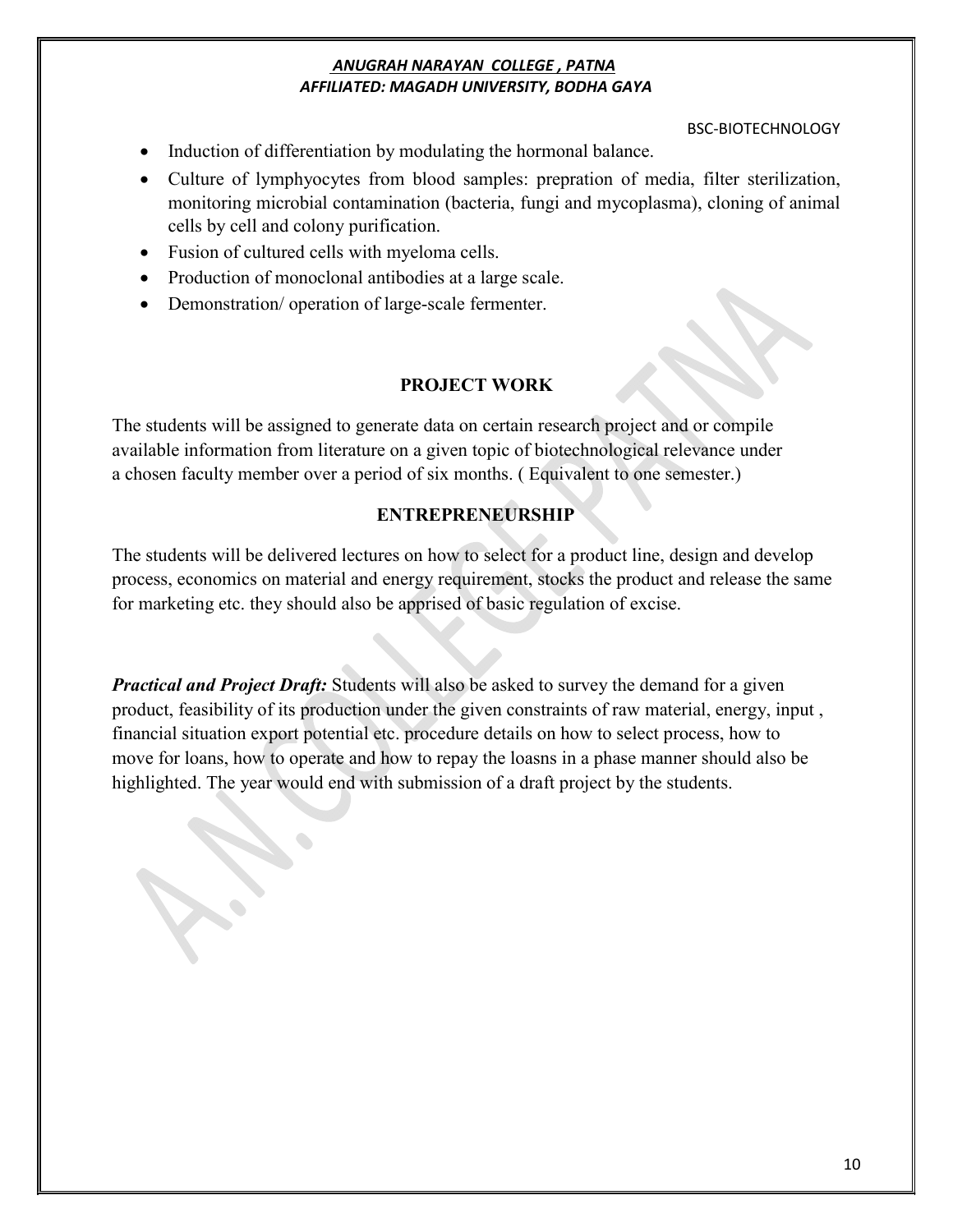#### BSC-BIOTECHNOLOGY

### *CURRICULUM: SUBSIDIARY PAPER*

The subsidiary course will be common with that of other Honors course and the syllabus to be followed would be the one provided by Magadh University, Bodha Gaya.

#### **BSC- PART 1 Hons**

#### **BOTANY I Theory (Marks- 75)**

Students are required to answer five questions out of total ten.

- 1. **Microbiology :** A general account of bacteria, viruses and their economic importance. Role of microbes in fermentation and nitrogen fixation.
- **2. Thallophyta:** structure , function and diagnostic features:
	- **a. Algae:** *Nostoc, Oedogonium, Chara, Vaucheria, Fucus and Batrachospermum.*
	- **b. Fungi:** *Albugo, Peziza and Puccinia.*
	- **c. Lichen:** *General account and economic important.*
- **3. Bryophyta:** Structure and life history of *Marchantia, Anthocerous and Sphagnum.*
- **4. Pterodophyta :** Structure and life history of*Salaginella, Equisetum and Marsilea.*
- **5. Gymnosperm :** Structure and life history of *Pinus.*
- **6.** Cytology, Genetics and Plant breeding:
	- **a.** Structure of cell as seen under an electron microscope.
	- **b.** Mitosis and meiosis
	- **c.** Structure of chromoseome, crossing over and mutation.
	- **d.** Nature, structure and replication of genetic material (DNA)
- **7.** Economic Botony:
	- **a.** Cereal: Wheat, Maize, rice
	- **b.** Oils : Mustard, groundnut, linseed.
	- **c.** Sugar: Sugarcane
	- **d.** Spices: Coriander, Chilli, turmeric
	- **e.** Beverages: tea
	- **f.** Drugs: Rauwolfia
	- **g.** Fibers: cotton, Jute

#### **Botany practical (Marks 25)**

- 1. Morphology and structural detail of algae, fungi and bryophytes included in the syllabus and their temporary stained microscopic slides ( 6 Marks).
- 2. Morphological and anatomical study of pterodophytes/ gymnosperm included in the syllabus and their microscopic preparation temporary ( 8 Marks).
- 3. To identify and comment upon spots ( 6 marks).
- 4. Class records. ( 5 marks).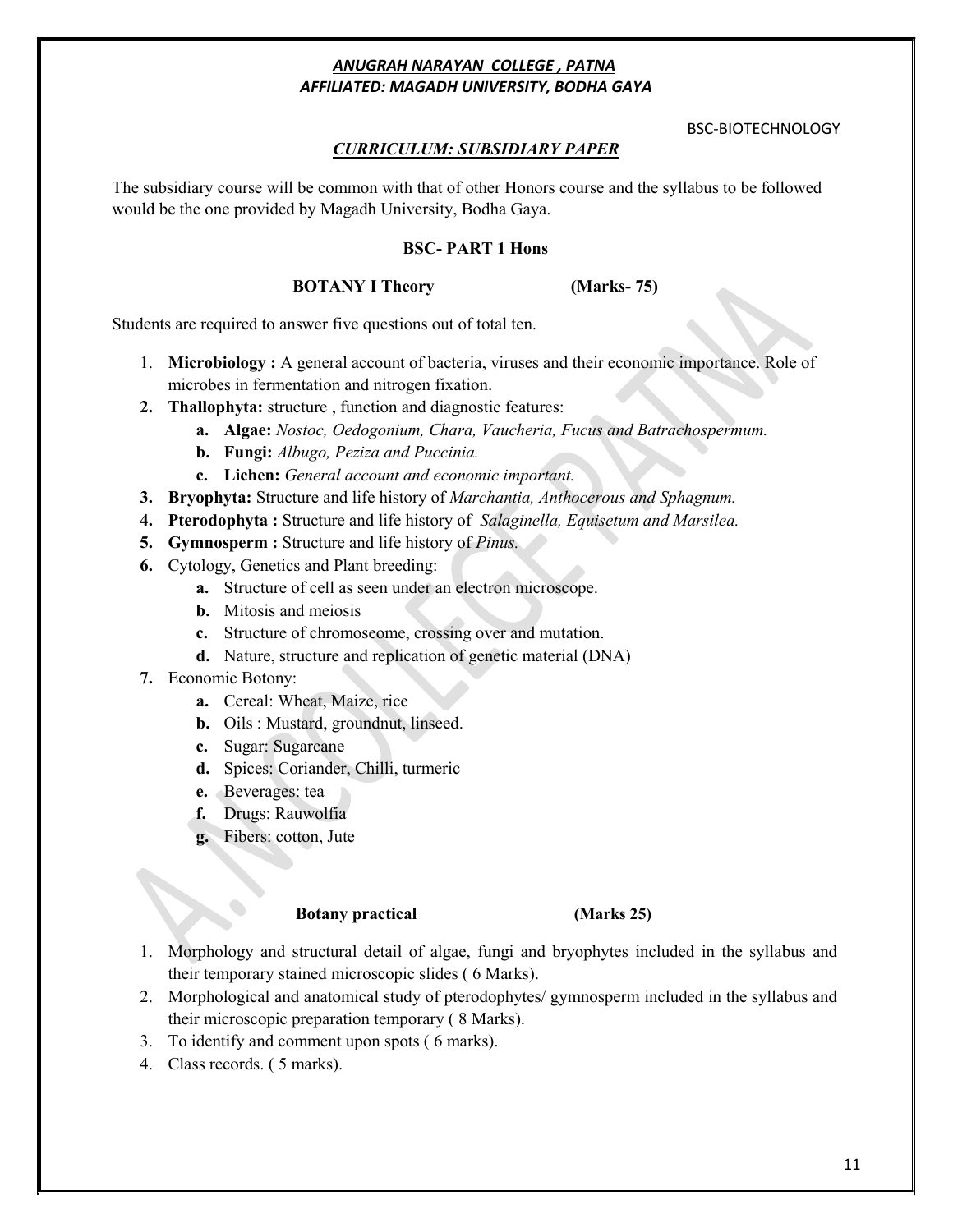## **CHEMISTRY I THEORY ( MARKS 75)**

# BSC-BIOTECHNOLOGY

#### **Group A: PHYSICAL CHEMISTRY**

#### **1. The states:**

- a. **Gaseous state:** Kinetic Theory of gases, derivation of kinetic gas equation, deduction of gas laws, calculation of gas constants and kinetic energy.
- **b.** Types of Solids, crystal force, law of constancy of angles, seven crystal systems law of rational indices . Bragg's Law, Lattice enrgy, Born Haber Cycle.

#### **2.** Thermo Chemistry:

- **a.** Heat in chemical reaction enthalpy and standard enthalpy changes, Hess law, Kirchoff Law, bond energies and determination.
- **3.** Ionic equilibrium:
	- **a.** Ionic product of water pH,  $pK_a$ , and  $pK_w$ , buffer solution, idea of buffer solution in day to day life.
	- **b.** Solubility product and its application in salty analysis, common ion effect, conductance specific, equivalent and molar.
	- **c.** Chemical Kinetics: Rate of reaction, order and molecularity, expression for specific rate constant of first order reaction, half life period and unit.
	- **d.** Colligative properties: Colligative properties, Osmosis, Osmotic pressure and its determination, Vapour pressure , Roult's law of lowering of vapour pressure, relation between osmotic pressure and lowering of vapour pressure.

#### **Group B: INORGANIC CHEMISTRY**

**1.** Atomic structure and bonding:

Feature of H-spectra and Bohr's theory , shapes of orbitals and their labellings, idea of quantam number, Pauli,s exclusion principle, Hund's rules, Aufban principles, electrons configuration of elements . Idea of ionic and covalent bonds, I.P.E.N. and E.A., Fajan's rule

- **2.** Chemistry of the following elements:
	- Li, sn, Flouride, Chlorine, Iodine.
- **3.** Principles involved in the volumentric and gravimetric estimation of  $Cu<sup>++</sup>$  and iron.
- **4.** Isotops : Brief idea of detection and separation, tracer techniques, radiocarbon dating.

#### **(ORGANIC CHEMISTRY)**

**1.** Structure and mechanism:

Hybridization,bond angle, bond length, idea of bonds, inductive effect, electromeric effect, monomeric effect, bond fission and fission products, elementary idea of reagents and types of reactions.

**2.** Nomenclature:

Acquintance with IUPAC nomenclature of aliphatic and aromatic compounds.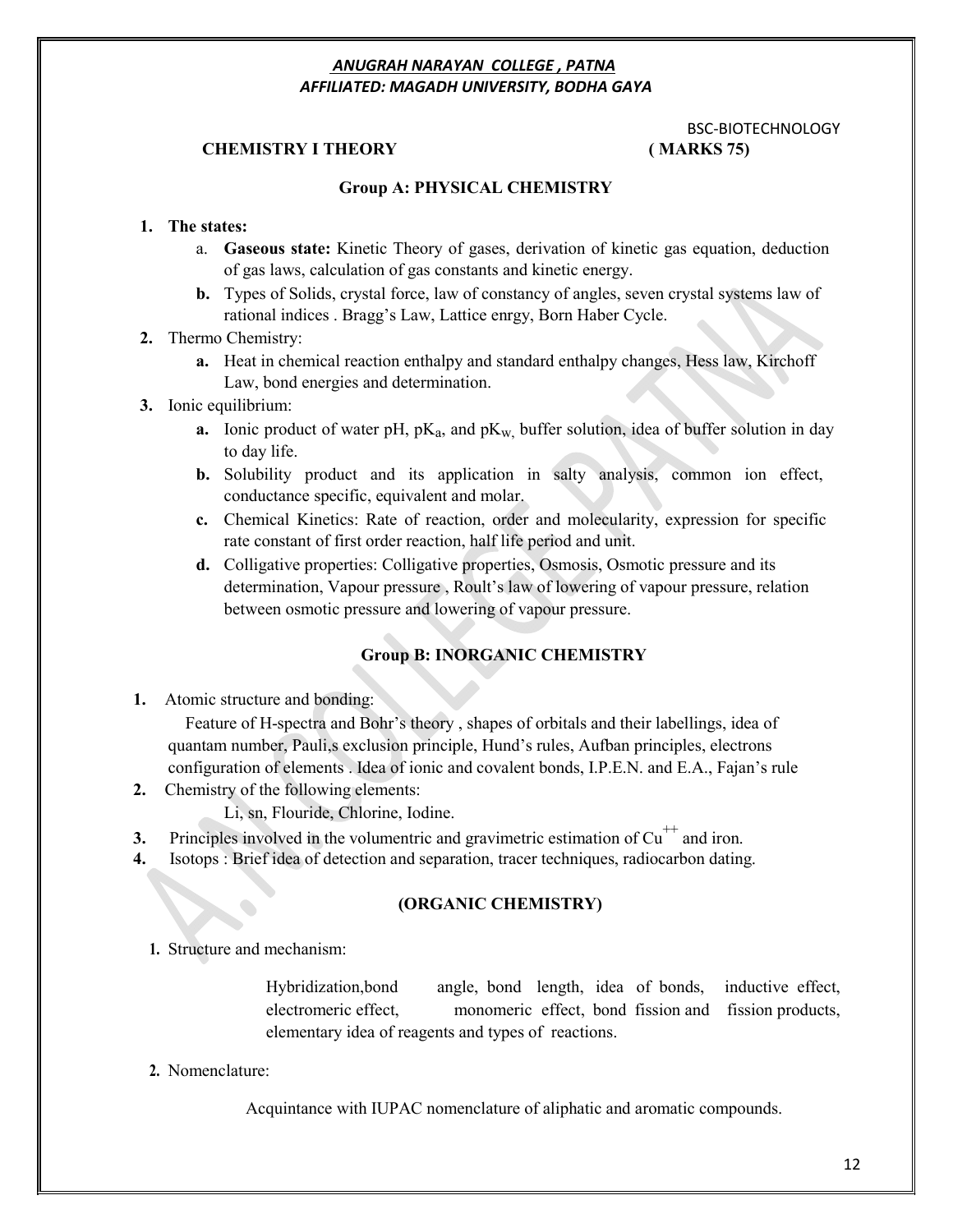#### BSC-BIOTECHNOLOGY

**3.** (a) Alcohols: monohydric .

(b) Grignard's reagent.

**4.** Idea of purification of compounds: Criteria of purity , Chromatography.

# **CHEMISTRY PRACTICAL (25 marks)**

**1.** Volumetric analysis: (a)Acidimetry and alkalimentry. (b)Use of potassium permagnate and potassium dichromate, iodmetry. **:12 marks**

**2.** Organic detection: detection of nitrogen, sulphur and halogens organic compounds , detection of the following functional groups compounds : (i) OH (phenolic) (ii) CHO, (iii)  $C=O$ , (iv) COOH, (v)  $NH_2$ , and (vi)  $NO_2$   $: 8$  marks

**3.** Records of class work and viva – voice. **: 5 marks**

# **B.SC. Part II Hons.Subsidary Botany II Theory (75 marks)**

Students are required to answer two questions from group A and group B each and one from group c out of total ten (four from group A and group B each and two from group C)

# **Group A: (ANGIOSPERMS)**

- (A) Morphology and taxonomy: Importance of classification of Angiosperm with reference to Bentham and Hooker and Hutchinson systems. Naming of genus and species . Diagnostic features affinities and economic importance of Ranunculaceae , Cucurbitaceae, Amaranthaceae, Lamiaceae, poaceae and Cyperaceae.
- (B) Anatomy: Cell structure and tissue systems. Meristems. Root stem Transition. Initiation and activity of cambium including abnormal behavior , primary and secondary growth in roots and stems .
- (C) Embryology: Life cycle of a typical flowering plant based on the major events in the development of another microspore , ovule , embryo sac, fertilization endosperm, embryo and seed.

# **Group B: (PLANT PHYSIOLOGY)**

- $\blacktriangleright$ Water relation , absorption of water and salts.
	- Transpiration.
	- Mineral nutrition- Role of major and minor elements.
	- Enzymes- nature , properties and classification.
	- Photosynthesis-photophorylation, Calvin cycle and factors affecting photosynthesis
- Translocation of organic substances
- Respiration- glycolysis, Kreb's cycle and factors affecting respiration.
- Nitrogen metabolism- Nitrogen fixation and protein synthesis.

# **Group C (ENVIRONMENTAL BIOLOGY)**

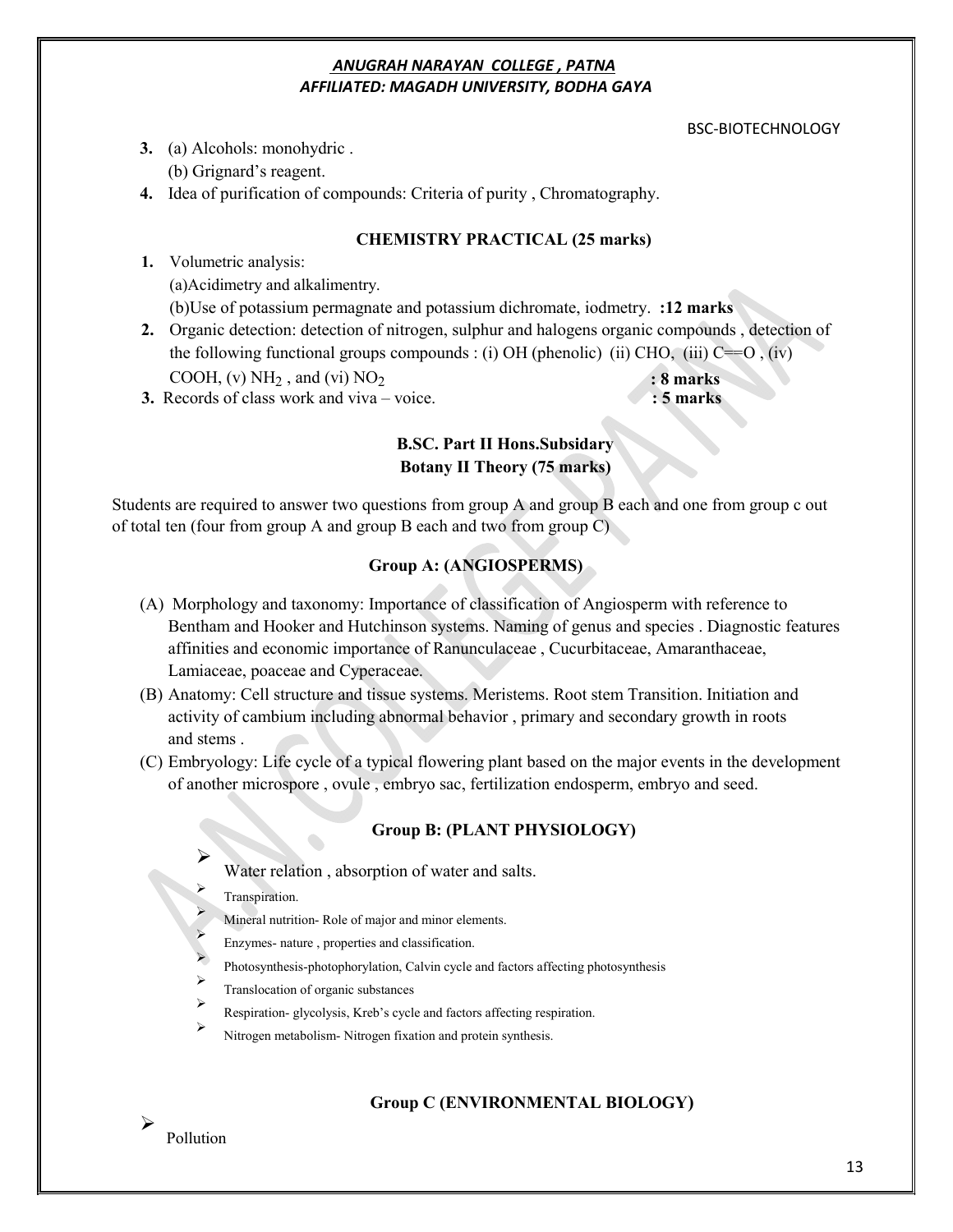#### BSC-BIOTECHNOLOGY

- Soil- types , water holding capacity, reclamation.
- Plant communities and ecosystem.
- Succession (Hydrosere and Xerosere)

#### **BOTANY PRACTICAL (25 Marks)**

**1.** To comment upon a plant physiology experiment set up from the following experiments.

#### **5 marks**

- $\begin{array}{c} \n\blacktriangleright \quad & T / A \text{ ratio} \n\end{array}$
- Ganong's photometer: rate of transpiration.
- Farmer's photometer: rate of transpiration
- $\triangleright$  Unequal transpiration by Cacl<sub>2</sub> method
- Oxyten evolution during photosynthesis.
- Rate of photosynthesis by Wilmott's bubbler.
- Moll's experiments ., Anaerobic respiration
	- **2.** Description and Identification of plants of families studied (5 marks)
	- **3.** Microscopic preparation of anatomical specimens (5 marks)
	- **4.** To identify and comment upon spots covering the courses (5 marks)
	- **5.** Practical recods based on class work and field studies.(5 marks)

# **CHEMISTRY II Theory (75 marks)**

Group A (physical Chemistry)

**1.** States of matter:

(a)Gaseous state: Vander wall equation (no derivation), critical constants, collision number , collision frequency,mean free path.

(b)Solid State : Bravis lattices and lattice planes, elementary idea of types of lattices , stoichiometric and non- stoichiometric defects in simple ionic solids

- **2.** Thermodynamics: Definition of terms : system , extensive properties , first and second law of thermodynamics, carnot theorem and carnot cycle.
- **3.** (a) Ionic equilibrium: Ostwald's dilution law, conductance measurement of dissociation constant of acetic acid, salt hydrolysis , idea of theory of acid- base indicators.
	- (b) Phase rule : Terms, equation (no derivation required ),  $H<sub>2</sub>O$  system, S- system.

**4.** Chemical kinetics: Second order reaction , expression for specific rate contant of second order reaction, half life period and its unit , effect of temperature on reaction rate , Arrhenius equation , idea of catalytic activity at surface and catalytic processes such as hydrogenation, oxidation, cracking and reforming.